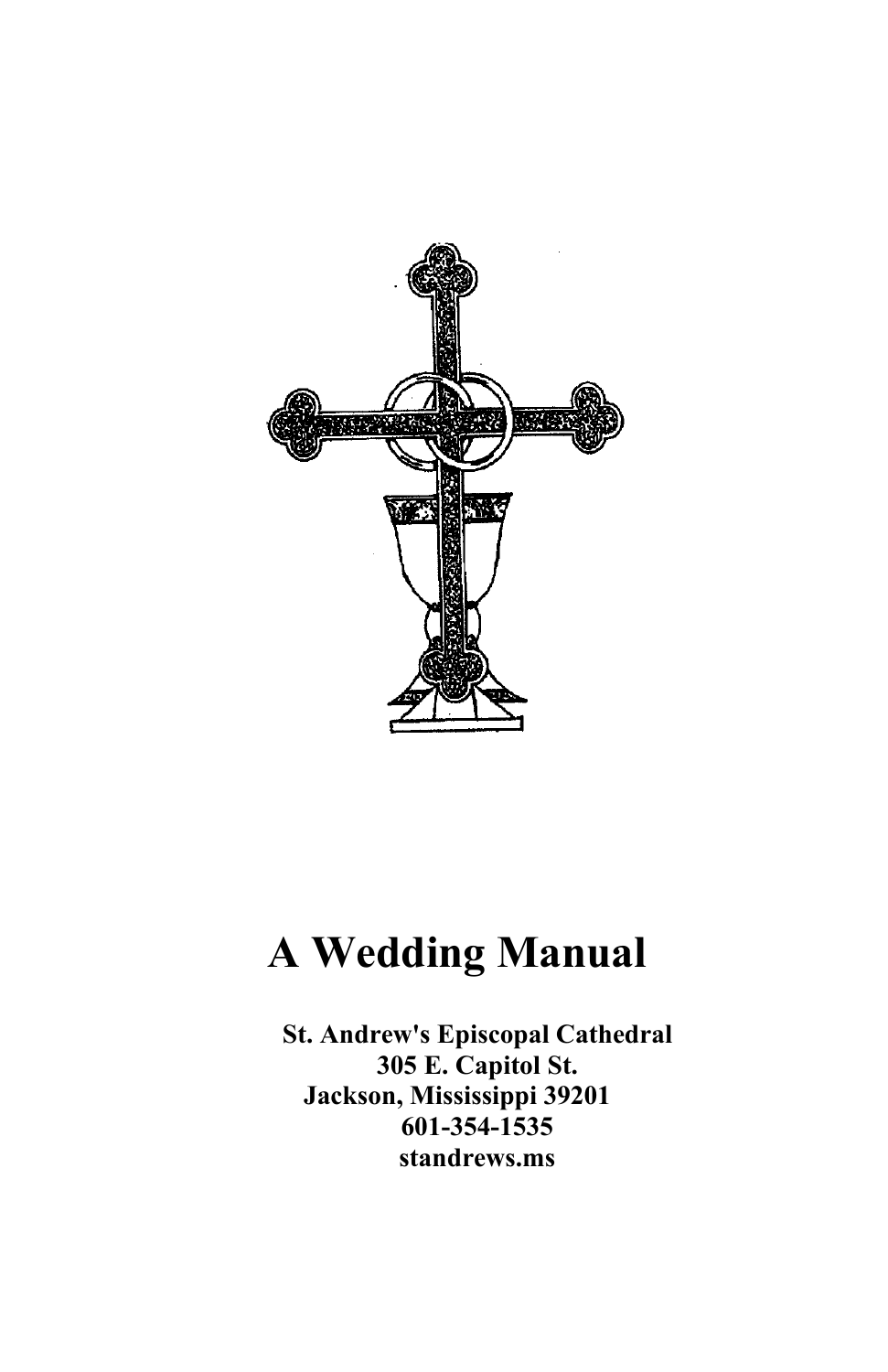## **THE CELEBRATION AND BLESSING OF A MARRIAGE**

"Dearly beloved: We have come together in the presence of God to witness and bless the joining together of N. and N. in Holy Matrimony." And so begins our liturgy in the Episcopal Church. It is a beautiful liturgy and we are delighted you are considering having your celebration here at St. Andrew's Episcopal Cathedral.

The Episcopal Church holds that marriage is created by mutual consent of heart, mind, and will; a physical, spiritual, and mystical union between two people; a public covenant of lifelong intention; a holy sacrament instituted by God.

The church describes matrimony as "holy" because the couple is set apart in a covenant relationship signifying an intimate union between Christ and the church. In the sacrament of Holy Matrimony, the couple enters into a life-long union, makes their vows before God and the Church, and asks for the grace and blessing of God and for the support of the parish faith community to help them fulfill their vows. They seek, with God's help, to love, honor, comfort, forgive and be faithful to one another, reflecting the relationship between Christ and his Church.

Because of this understanding of marriage, the Episcopal Church views a nuptial marriage liturgy as an act of worship of God.

A nuptial celebration of **the Holy Eucharist** is suggested as a part of the wedding liturgy. It is most fitting for the marriage couple's first act to be that of offering their marriage in thanksgiving at The Lord's Table and sharing in the Sacrament of Christ's Body and Blood. Since, in the Episcopal Church, Holy Communion is open to all baptized persons who desire to receive the sacrament, it is not appropriate for only the couple to receive, but rather offered to the whole congregation.

The following manual will guide you through the process of planning a wedding at St. Andrew's Cathedral. You are always free to call us with questions.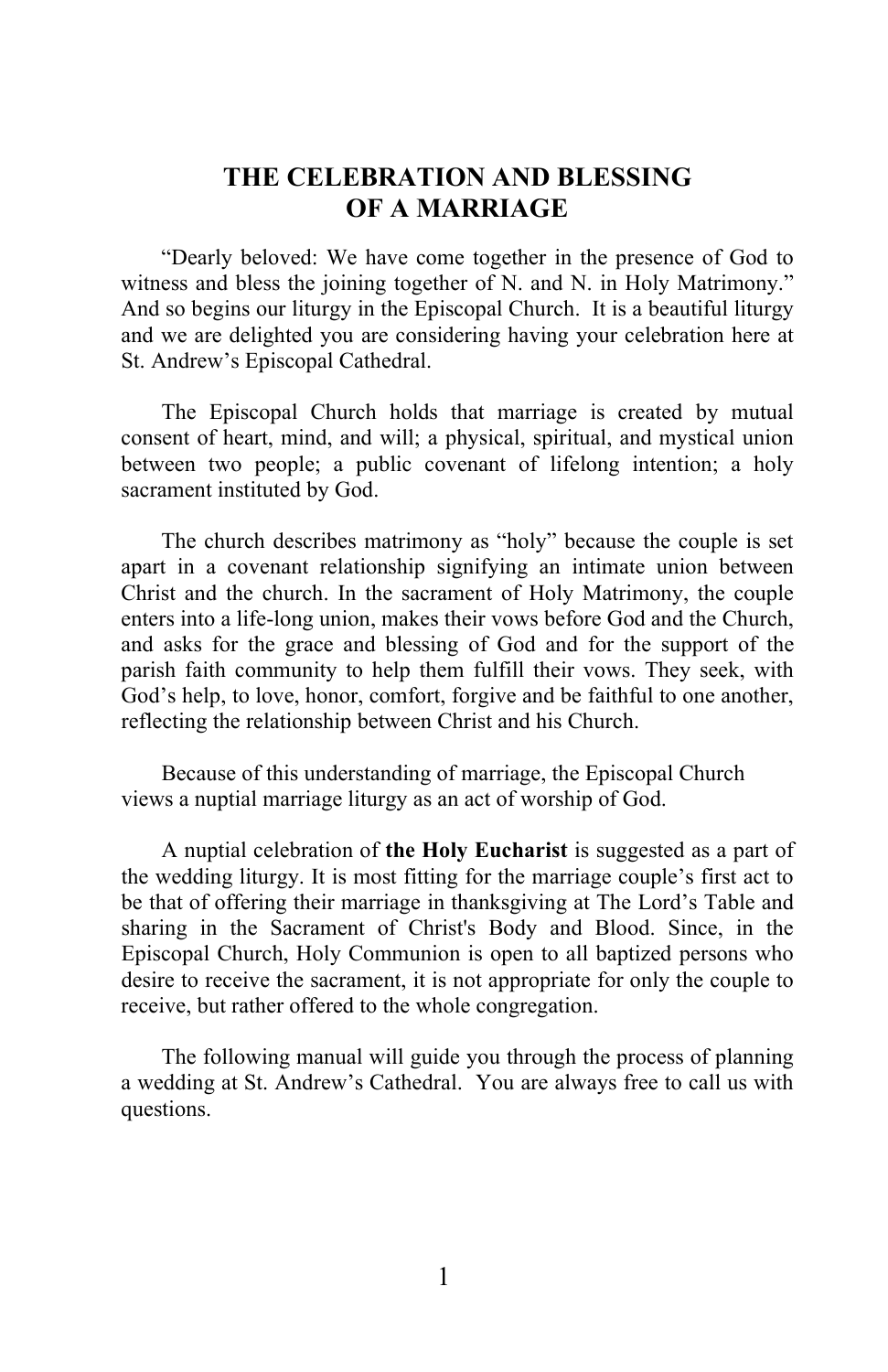Other numbers you will need:

| Organist/Choirmaster      | Jessica Nelson                    | 601-487-2738 |
|---------------------------|-----------------------------------|--------------|
| Flower Guild Coordinator  | Donna Evans                       | 601-918-8272 |
| <b>Facilities Manager</b> | <b>Ben Garrott</b>                | 601-454-2542 |
| The Dean                  | The Very Reverend Anne M. Maxwell |              |
|                           |                                   | 601-354-1535 |

# **INITIAL PLANNING**

The Episcopal Church requires that at least one member of the couple be a baptized Christian, and St. Andrew's requires that one member be **an active member of the Cathedral,** or in some cases, an active member in the Episcopal Church in the town in which they reside.

**Dates and Times** are those that are most appropriate to our liturgical calendar. We do not schedule weddings on or during: Thanksgiving Day, Advent, Christmas Eve or Day, Lent, Holy Week, Easter Eve or Day. The Wedding may be as early as 11:00am and no later than 7:00pm.

**Premarital Counseling** is a minimum of four sessions and must be completed two months prior to the wedding date. This can be scheduled with the priest assigned to the wedding once approved by the Dean. A professional counselor or a priest in another city may be used in certain circumstances.

If one member of the couple has been **previously married**, the divorce must have been final **one full year prior to the proposed wedding date.** Second and third marriages must be approved by the Bishop in writing prior to setting a wedding date. Fourth marriages are not allowed. Cathedral clergy will be happy to explain these canon laws of the church.

**Visiting Clergy** are invited by the Dean if requested by the couple. Cathedral clergy will be responsible for the liturgy and serve as chief celebrant.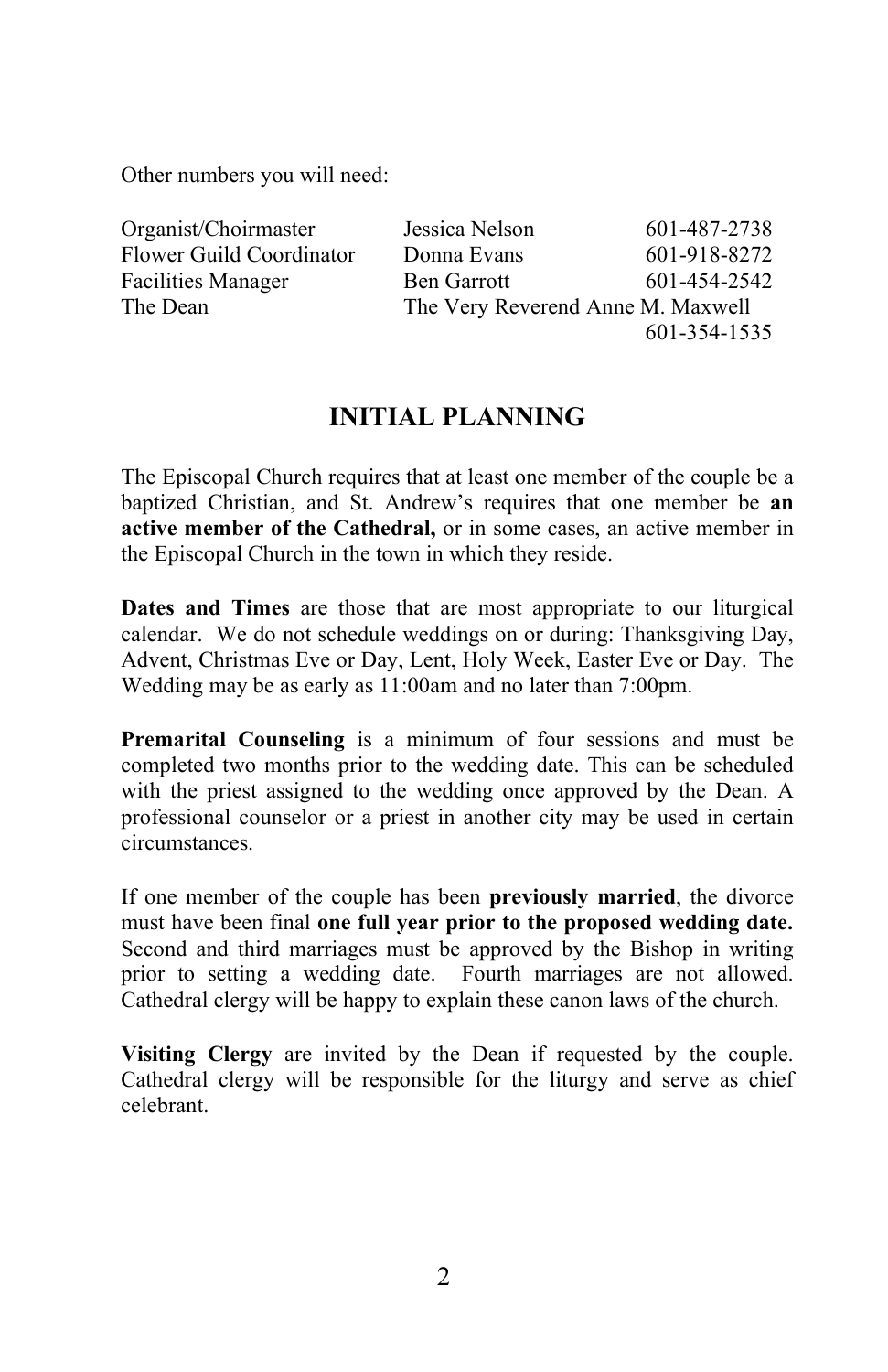**A Service Bulletin** is helpful for members of the congregation who are not familiar with Episcopal liturgy which is why St. Andrew's requires one to be printed. We need four weeks notice in order to complete and print the bulletins. The printer will bill the couple directly for printing. Price range is \$240 for 100 to \$320 for 400 which is the total capacity of the church.

#### **THE WEDDING GUILD**

The Wedding Guild is responsible for assisting the priest in all of the mechanical arrangements for a wedding. Members of the Wedding Guild are volunteer parishioners who are competent and happy to advise the couple on all matters pertaining to weddings, especially as they relate to the customs of St. Andrew's Cathedral.

## **Outside wedding consultants are not permitted.**

#### **FLORIST AND PHOTOGRAPHER**

We have learned after many years some helpful guidelines for both florists and photographers. **Before signing a contract**, let the Wedding Guild Coordinator know whom you are considering so we can send detailed instructions. A signed copy of instructions should be returned to the church so there is no confusion.

## **MUSIC FOR THE WEDDING**

When music is desired for a wedding, the organist/choirmaster of St. Andrew's is engaged.

The wedding liturgy is, first of all, an act of worship of God and a church service of festival proportions.

The music should be appropriate to the solemnity of the occasion. A vocalist, a small choir or instrumentalists, if desired, can be used in the wedding service. All arrangements are to be made through the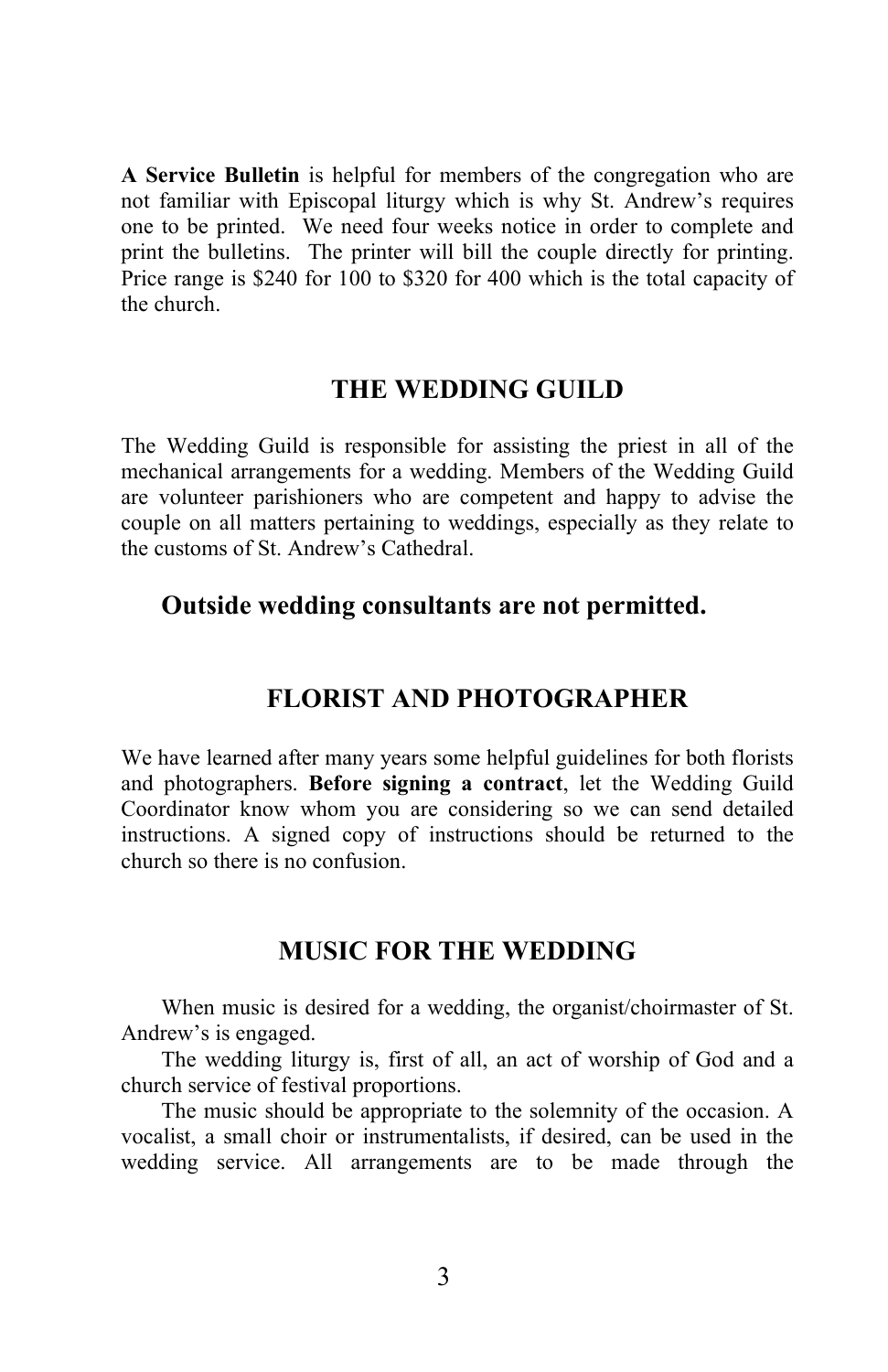organist/choirmaster. The organist/choirmaster will assist the couple in selecting the music.

If a soloist, choir, and/or other instrumentalists are asked to participate in the service, it is the responsibility of the wedding couple or the soloist/group to contact the organist for a rehearsal prior to the wedding day.

The final decision on the appropriateness of music resides with the Dean in consultation with the organist/choirmaster.

## **THE MARRIAGE LICENSE**

The marriage license is issued by the Circuit Clerk in the county where the couple resides. To receive a license, both parties must apply in person. Proof of age, such as birth certificates, driver's licenses, or passports must be presented. Cash is required to obtain a license. Those under the age of 21 must also have parental consent.

**The marriage license should be brought to the officiating priest at the rehearsal.** The parish secretary will return it to the county of origin after the wedding.

## **SPACE FOR WEDDINGS**

**Chapel or chancel weddings** accommodate smaller groups of people. Chancel weddings take place in the raised area around the altar. The chancel will seat approximately 60 guests, while the chapel seats approximately 70.

**The Nave or the Church** provides seating for a maximum of 400. It is quite proper to have a small wedding using the nave.

Portable seating is not used in weddings, as back aisles must remain clear for entrance and exit. There is a limited amount of space for standing as per the Fire Marshall's restrictions.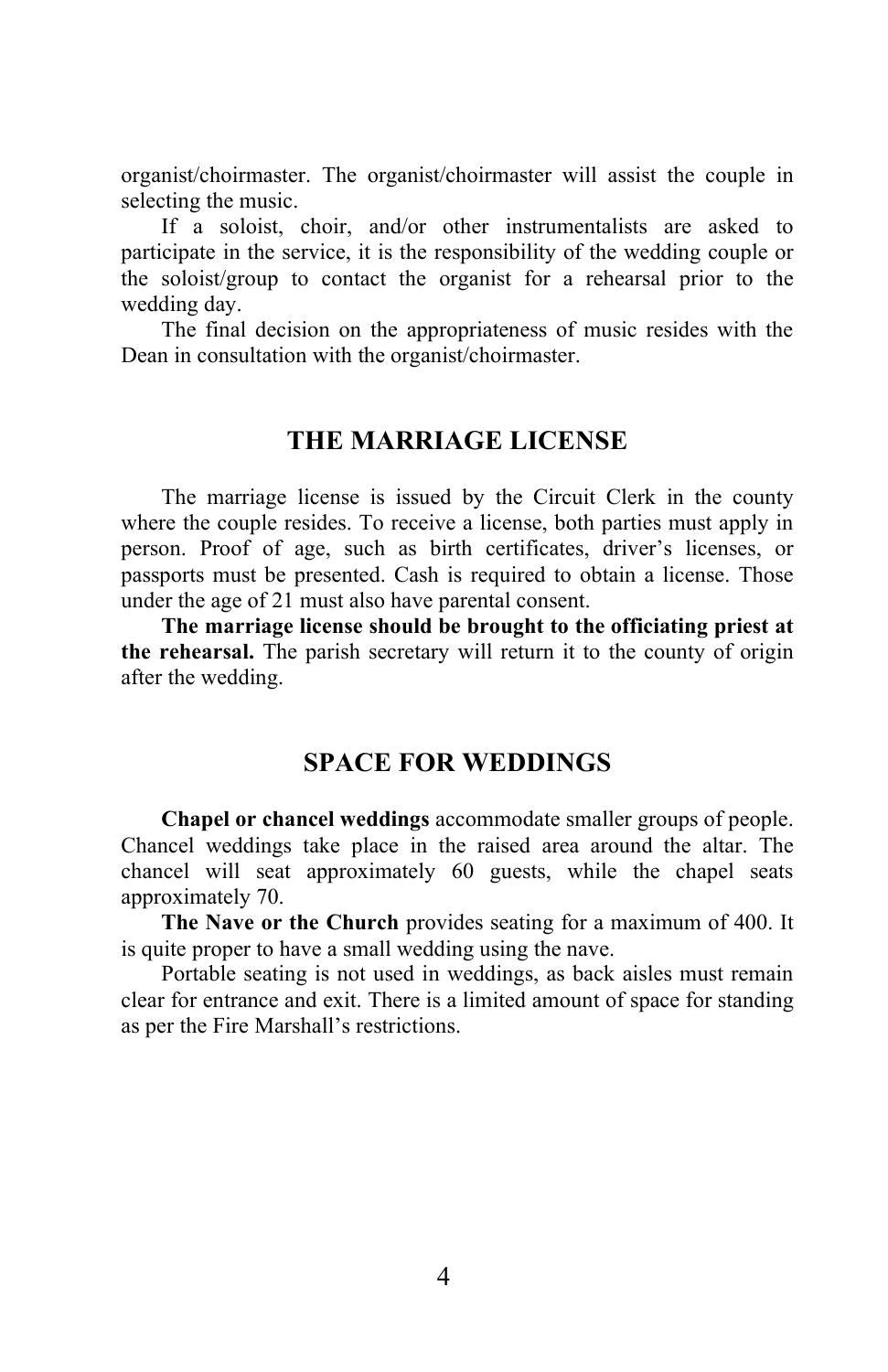## **THE WEDDING REHEARSAL**

Wedding rehearsals are scheduled at 5:00 p.m. on the evening before the wedding. All members of the wedding party are expected to attend.

At St. Andrew's, all participate fully in the rehearsal. No "stand-ins" are allowed.

Consuming alcoholic beverages prior to the rehearsal or the wedding ceremony is inappropriate for all members of the wedding party and may lead to a cancellation of the ceremony at the discretion of the officiating clergy Your cooperation will keep all of us from this unfortunate situation.

#### **THE WEDDING DAY**

All members of the wedding party should arrive at the Cathedral not less than one hour before the scheduled time for the wedding unless photographs are being taken prior to the wedding. The entrances to the Cathedral on Capitol Street and the parking garage on Pearl Street will be opened at least three hours prior to the wedding hour.

The wedding party may use St. Francis Hall and/or the EYC space on the lower level. A Wedding Guild member will be attending this area.

St. Andrew's recommends that no food be served prior to the wedding. However, if because of the time of the wedding, food is needed for the wedding party, the families are responsible for clean-up in these areas. Ice water is provided by the Cathedral.

The Wedding Guild will assist the wedding party prior to and throughout the service.

Immediately following the liturgy, please remove all possessions of the wedding party and restore all areas as they were found. The Cathedral assumes no responsibility for lost or stolen items.

**Alcoholic beverages are not permited prior to the service. Smoking is not allowed at any time on Cathedral property.**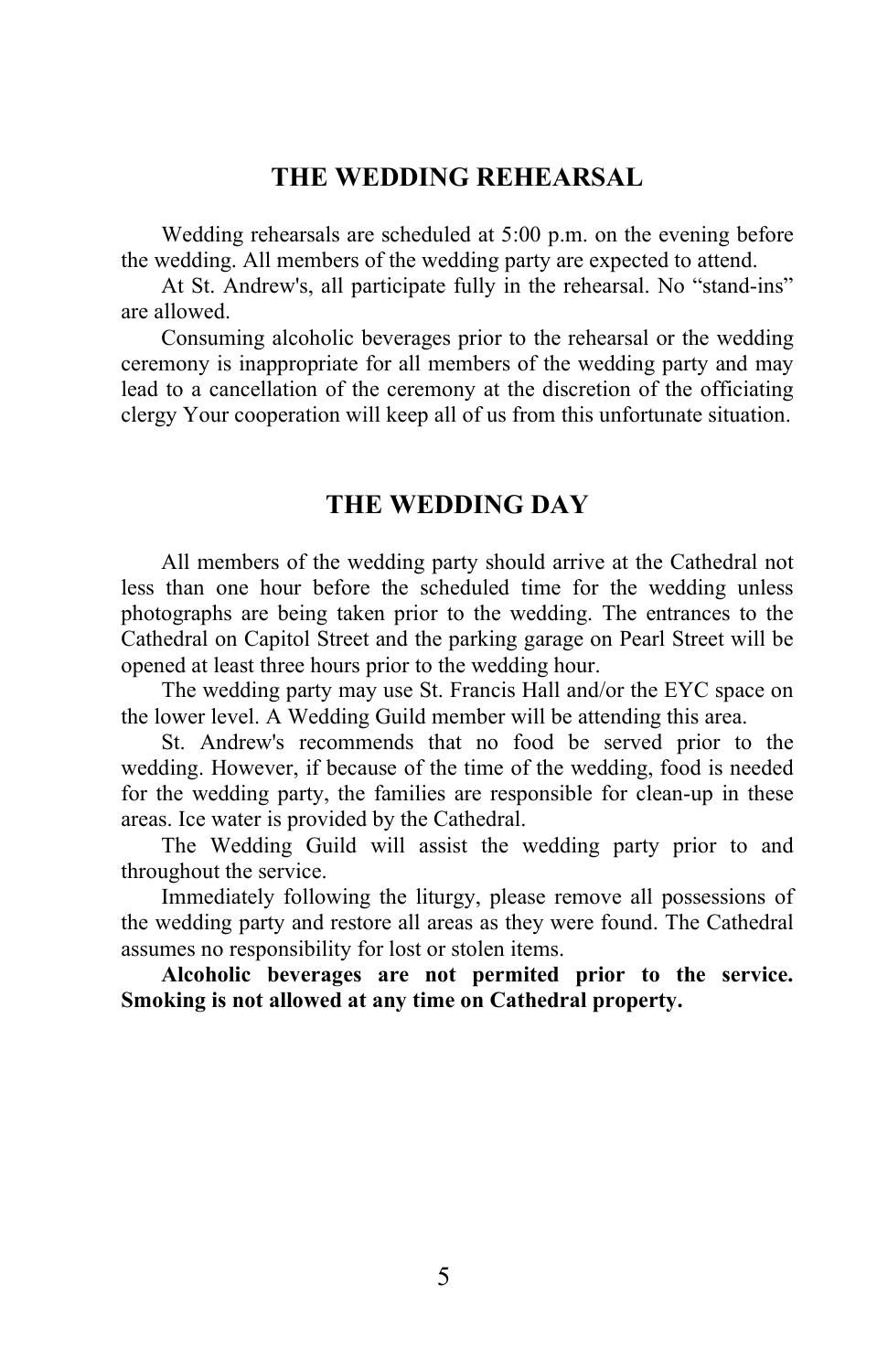## **REHEARSAL DINNERS AND RECEPTIONS AT THE CATHEDRAL**

The Parish Hall, St. Francis Hall and courtyards are available for wedding receptions for a fee. (See Fee Schedule on page 10.)

These facilities must be reserved well in advance by contacting the Facilities Manager. In order to prepare for the following day's ministries, the reception should not extend past 11:00 p.m.

The caterer must contact the Wedding Guild Coordinator to approve the reception plans and to acquaint the parties with the facilities.

Specific guidelines are detailed below.

The following items are available for use at wedding receptions at St. Andrew's Cathedral.

- 18 8' tables
- 16 6' tables
	- 1 Oversize table top 49" x 97" with table skirt
	- 8 60" round tables, toppers, and skirts
- 100 Chairs
	- 2 Silver punch bowls (4 1/2 gallon capacity and 2 gallon capacity) with trays and ladles
	- 2 Small glass punch bowls (1 gallon capacity) Glass punch cups (limited number) Wine glasses (limited number) Small glass dessert plates (limited number) Limited refrigerator and freezer space Ovens and gas cook top Warming Ovens

If the caterer desires use of any of the above items, the Cathedral Sexton, at the caterer's instructions, will set up before the reception and remove the items after the reception.

The family furnishes the flowers and decorations, cakes and any other food, beverages, napkins and serving pieces. Decorations may not be attached to the walls or woodwork by pinning, gluing, nailing, or taping.

Following the rehearsal dinner or the reception, it is the responsibility of the caterer and families to leave the kitchen, Parish Hall and courtyards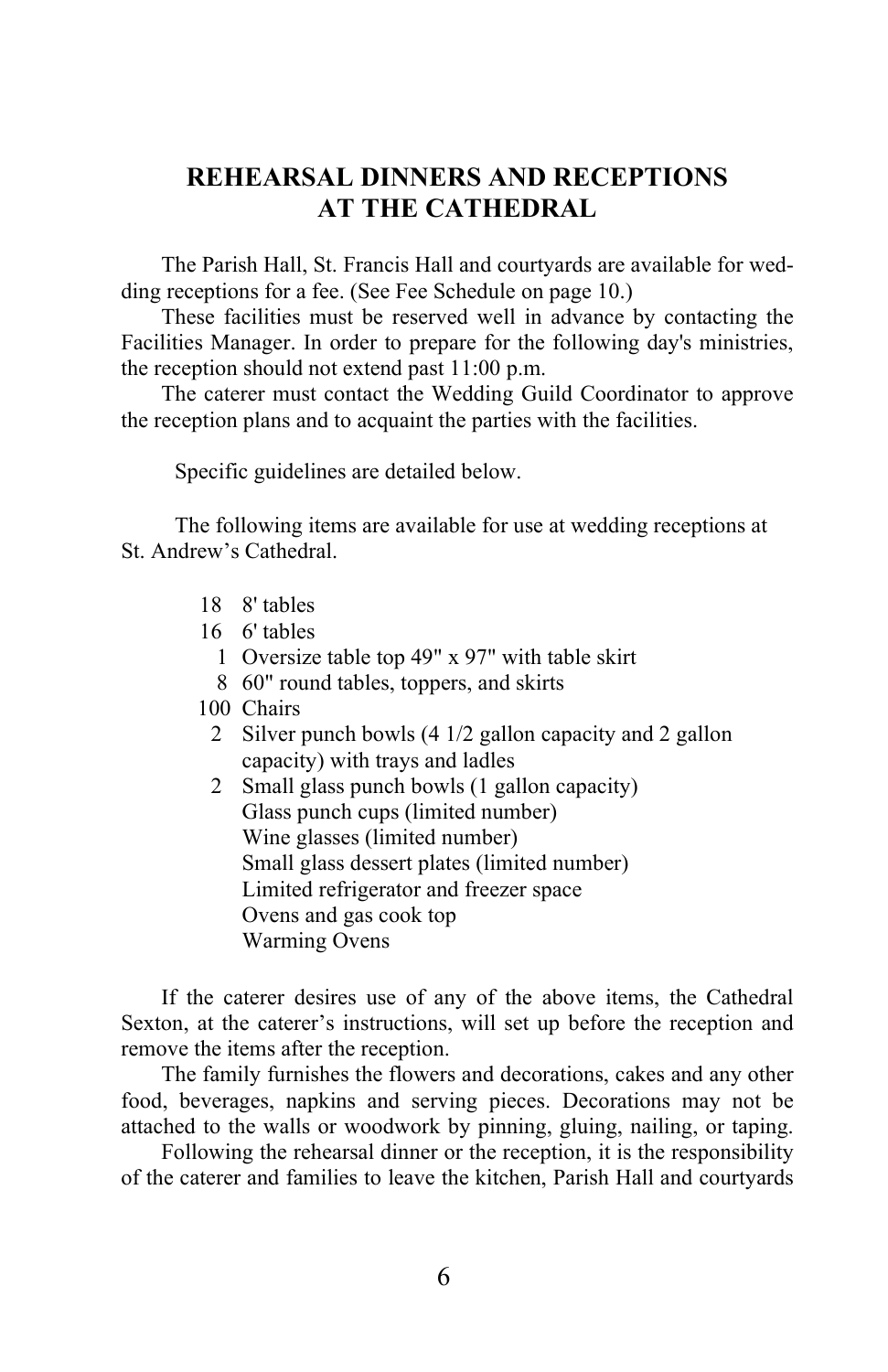clean and straight. All trash should be sealed in plastic trash bags and given to the Sexton for disposal. The Cathedral Sexton is not available to serve at the reception.

# **ALCOHOLIC BEVERAGES**

Alcoholic beverages are permitted within the following guidelines:

- 1. **Alcoholic beverages may not be offered or consumed on Cathedral property until the reception.** The Clergy, Wardens and Wedding Coordinator reserve the right to exclude from the wedding or wedding-related event any persons who appear to be intoxicated.
- 2. **A non-alcoholic alternative beverage MUST be offered.** It, too, should be equally accessible, attractively displayed and in an obvious, visible place in the Parish Hall, St. Francis Hall and/or the courtyards.
- 3. Any beverage which contains alcohol should always be clearly identified as such; this policy also applies to any food (such as fruit compotes, desserts, etc.) where the alcohol has not been "cooked out."
- 4. If the reception is to include more than 50 guests, two professional bartenders should be engaged to serve (one bartender for every 50 guests). Unopened bottles should be stored in the kitchen or under skirted tables and out of sight unless they are needed. The setting up of any type of "fountain" is against Cathedral policy.
- 5. Alcoholic beverages cannot be sold without a license; doing so is a violation of Mississippi State law. All other applicable Federal, State and local ordinances, including those governing the serving of alcoholic beverages to minors, must be observed. At no time shall persons under the age of 21 years be allowed to possess, consume or serve alcoholic beverages of any kind on church property or at church functions other than during celebration of the Eucharist.
- 6. Care must be taken to ensure that responsible persons are in control of the serving of alcoholic beverages. The group or organization sponsoring the activity or event at which alcoholic beverages are served must assume responsibility for providing alternative transportation for anyone whose driving might be impaired.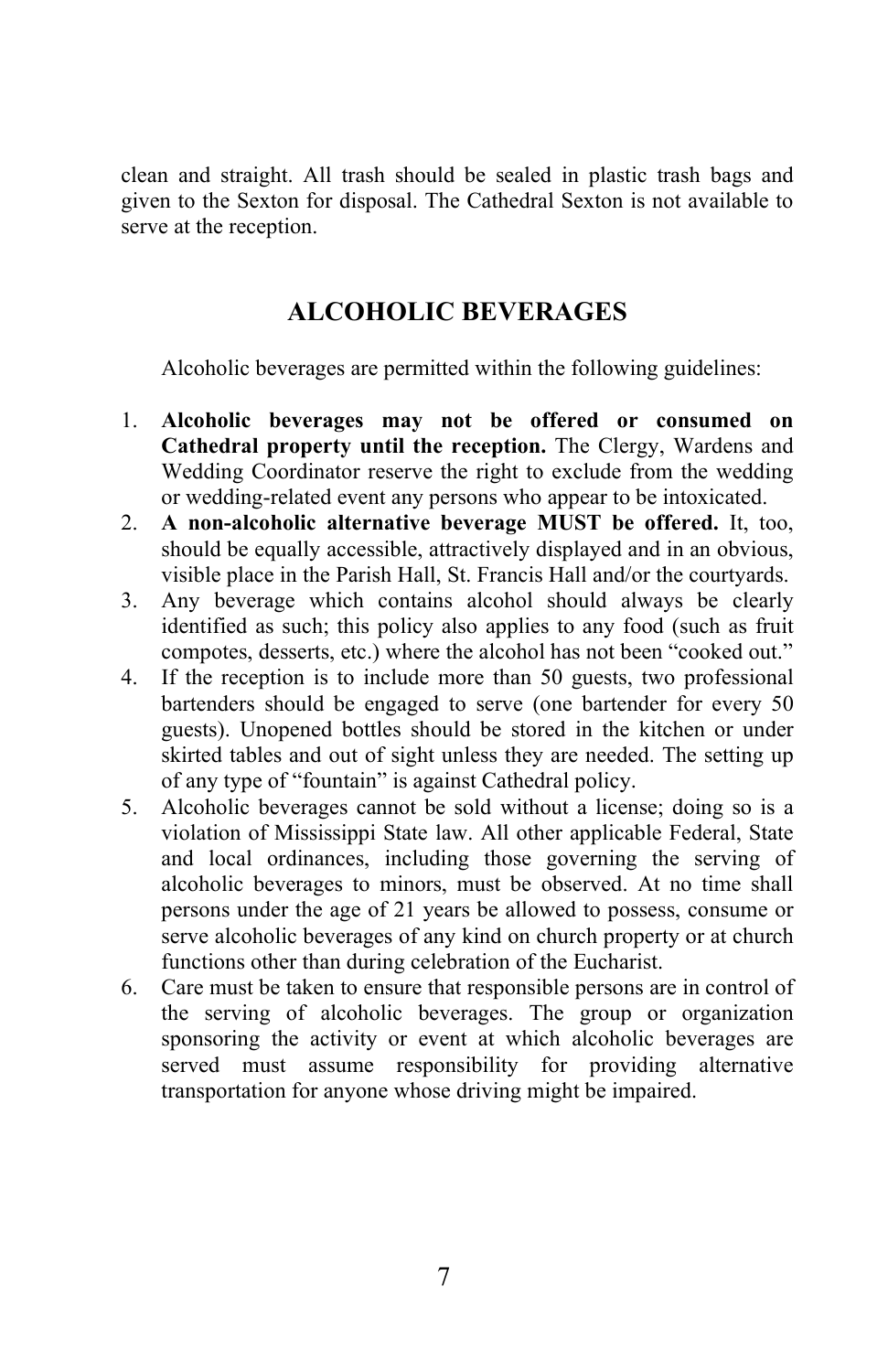## **RICE, BIRD SEED, CONFETTI, and FLOWER PETALS**

Rice, bird seed, confetti, and flower petals are not to be thrown at or on the wedding couple. Bubbles, sparklers and butterflies are also not permitted to be used. This policy is to ensure the safety of the guests leaving the Cathedral, as well as that of the wedding party.

## **CLERGY HONORARIA**

*The Celebration and Blessing of a Marriage* is one of the sacraments of the Church and is part of the normal ministry of every priest. Just as with any other area of ministry, the clergy do not charge "fees" for carrying out their duties in the life of the parish. However, it has become the norm that families of the couple contribute a "thank offering," or honorarium, to the priest in charge of the service.

 A suggested range would be from \$150-\$350, plus any incurred travel expenses. Again, in special circumstances or in cases of financial hardship these amounts might not apply. Please feel free to discuss this honorarium with your priest who, above all else, desires to serve you in the wedding ministry of the Church.

Checks for the clergy's honoraria should be made directly to the officiating priest and are customarily presented to him/her on the night of the rehearsal.

#### **FEES**

The following fees are established to cover the use of the church and the services of the Organist/Choirmaster and Sextons. All fees are due at the time the wedding date is confirmed. In the event the wedding is cancelled, all fees will be refunded.

Wedding fees are divided into two categories, depending on whether or not the participants are active members of St. Andrew's Cathedral.

An **active member** is defined as one who for the previous 12 months has been faithful in corporate worship, unless for good cause prevented, has been faithful in contributing time and talent, and has demonstrated an annual financial commitment for the work and ministries of the church.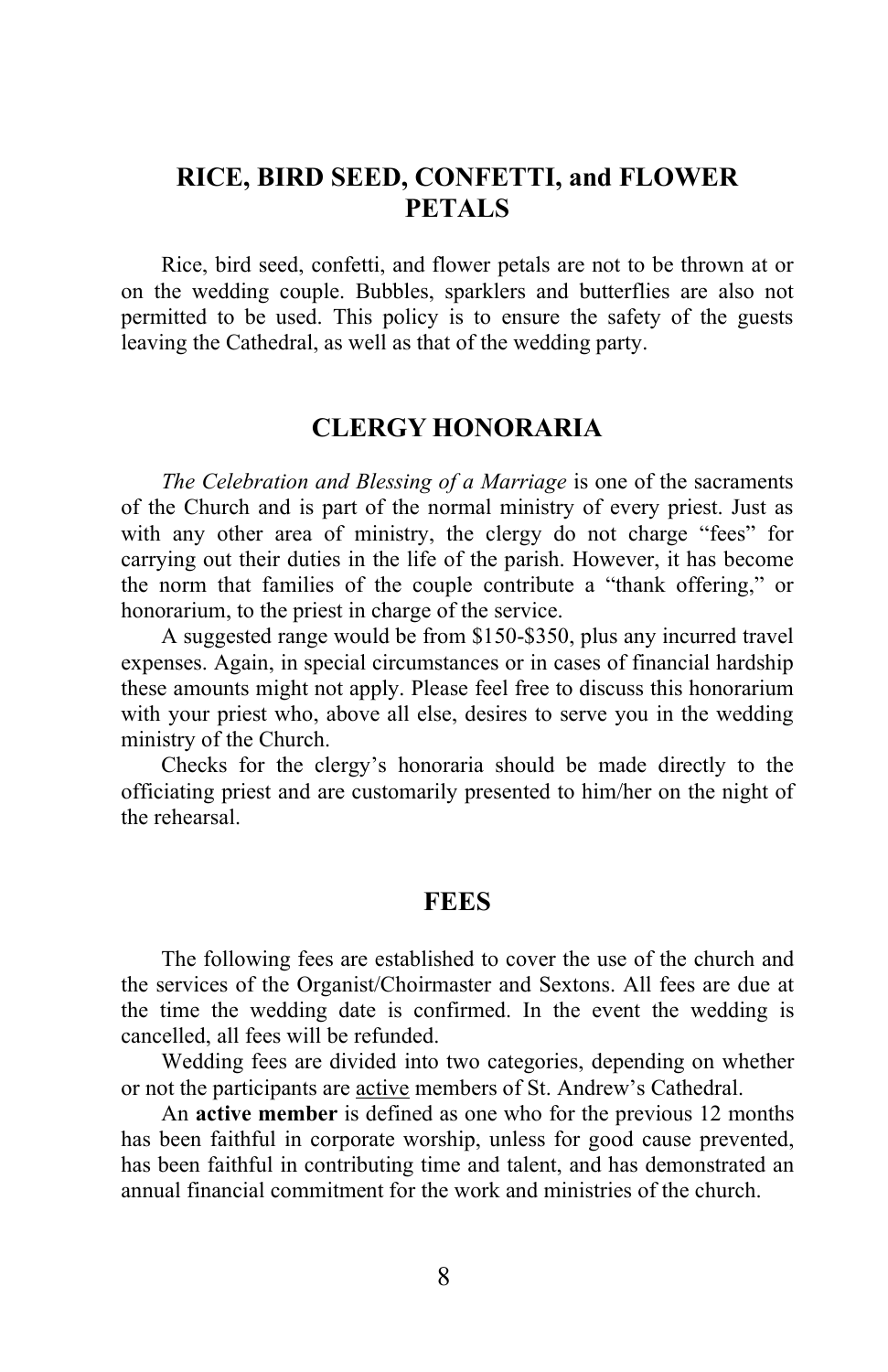Where costs are of serious concern, the Dean will be happy to discuss the matter with the couple.

# **Wedding Fees**

- A. For Active Members of St. Andrew's Cathedral:
	- \$500.00 Church or Chapel (sextons and utilities)
		- 250.00 Organist (consultation and playing)
		- 100.00 Security for Wedding (4 hours maximum)
		- 25.00 Per acolyte provided by the Cathedral
- B. For Inactive Members of St. Andrew's (Those not meeting requirements stated previously) or Non-Members (Episcopalians who are members of another parish.)
	- \$1000.00 Church or Chapel (sextons and utilities)
		- 250.00 Organist (consultation and playing)
		- 100.00 Security for Wedding (4 hours maximum)
		- 25.00 Per acolyte

C. Because the Cathedral Organist/Choirmaster is responsible for coordination of all music in liturgy, and because wedding fees are a significant part of the Organist/Choirmaster income, therefore if the couple chooses to have another musician play for the wedding, there will be a bench fee of \$200 payable to the Organist/Choirmaster.

# **Rehearsal Dinner and/or Reception Fees**

For couples desiring to have a rehearsal dinner or a reception at St. Andrew's, the fees are as follows:

\$650.00 Use of Parish Hall, courtyards and kitchen (includes 3 hours of utility costs, supplies, sexton's services, and security)